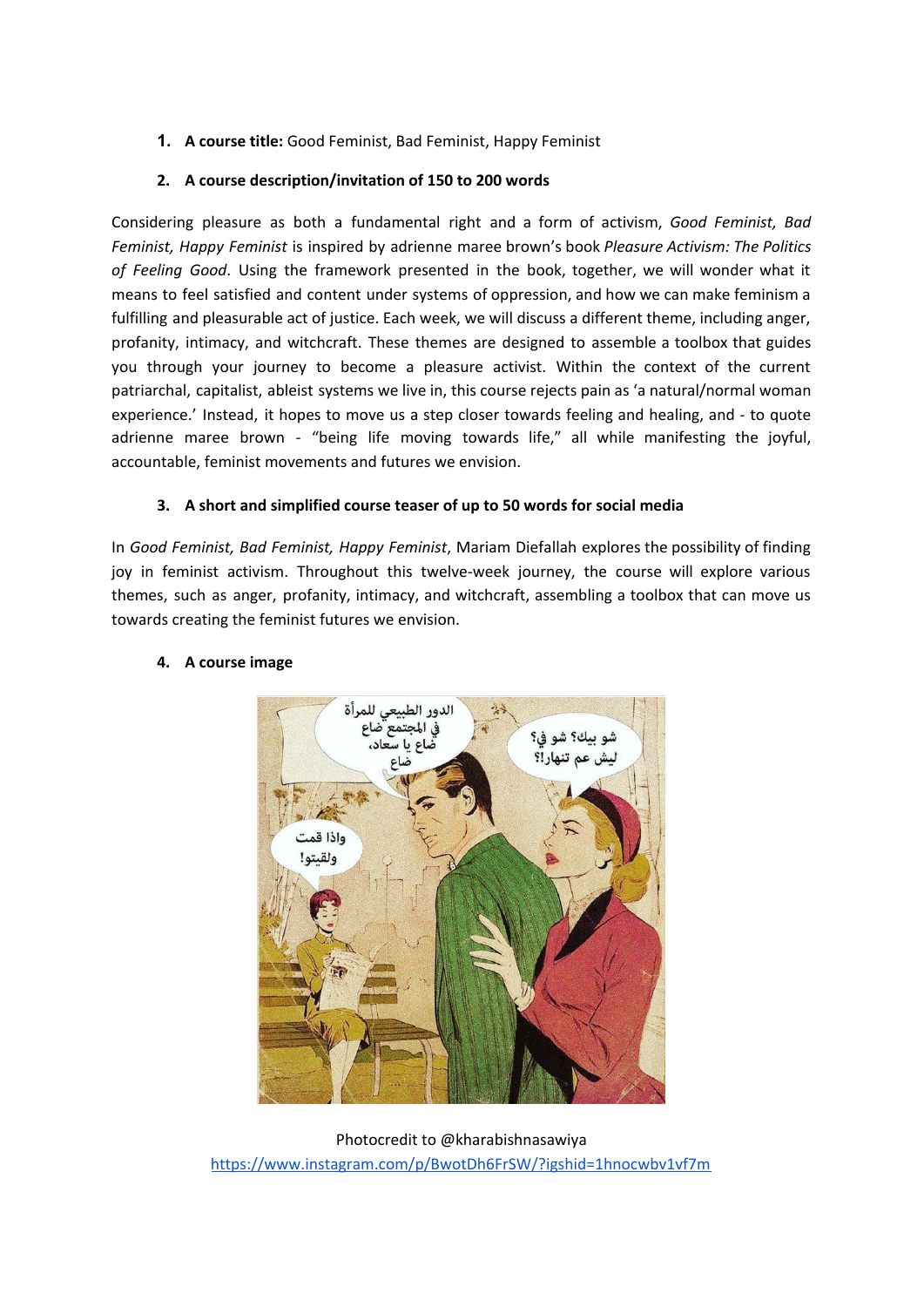# **5. A** *tentative* **course flow, including the weekly topics, materials (reading, viewing, listening, etc.) and exercises or assignments**

## **Week #1 Introduction to the Course: Who Taught You to Feel Happy?**

Excerpts from adrienne maree brown, *Pleasure Activism: The Politics of Feeling Good*

**Week #2 On Anger** Audre Lorde, *The Uses of Anger*

**Week #3 On Profanity** Screening *What Happened to Her* by Kristy Guevara-Flanagan Excerpts from Mona El Tahawy, *The Seven Necessary Sins for Women and Girls*

#### EXERCISE I

**Week #4 On the Body** Guest Speaker: Zainab Alradhi, Founder of [Niswa](https://www.niswa.org/)

**Week #5 On Creation and the Divine** Guest Speaker: Merette Khalil, Founder of [YourEgyptianDoula](https://youregyptiandoula.com/) Audre Lorde, *Uses of the Erotic* Imene Amara, The Trap of Ideal [Motherhood](https://kohljournal.press/trap-ideal-motherhood)

**EXERCISE II** 

# **Week #6 On Love and Intimacy** Excerpts from Bell Hooks, *All About Love* and المرنیسي لفاطمة الحلم أجنحة على نساء

Screening [Camera/Woman](https://www.wmm.com/catalog/film/camerawoman/) by Karima Zoubir

#### **Week #7 On Work and Success**

Screening *The Three Disappearances of Suad Hosni* by Rania Stephan, and *Corpus: A Home Video about Selena* by Lourdes Portillo Sarah Stoller, The [Flexible](https://aeon.co/essays/how-did-flexible-work-turn-from-a-feminist-ideal-to-a-trap) Work Fallacy, aeon Excerpts from Andrea Veltman, *Meaningful Work*

#### **EXERCISE III**

#### **Week #8 On Care and the Economy**

[White](https://sitahoesierra.org/abstracts/Prostitution%20is%20not%20a%20choice.pdf) Paper on Prostitution and Poverty Chanelle Gallant, Fuck You Pay Me Yasmine Kherfi, Female Hysteria, [Invisibilized](https://kohljournal.press/female-hysteria) Labour, and the Kafala System Screening [یرقصن](https://www.youtube.com/watch?v=xh45GV8wFqY) اللیل في و by Isabelle Lavigne and Stephane Thibault,and *Night Cries, Nice Colored Girls* by Tracey Moffat